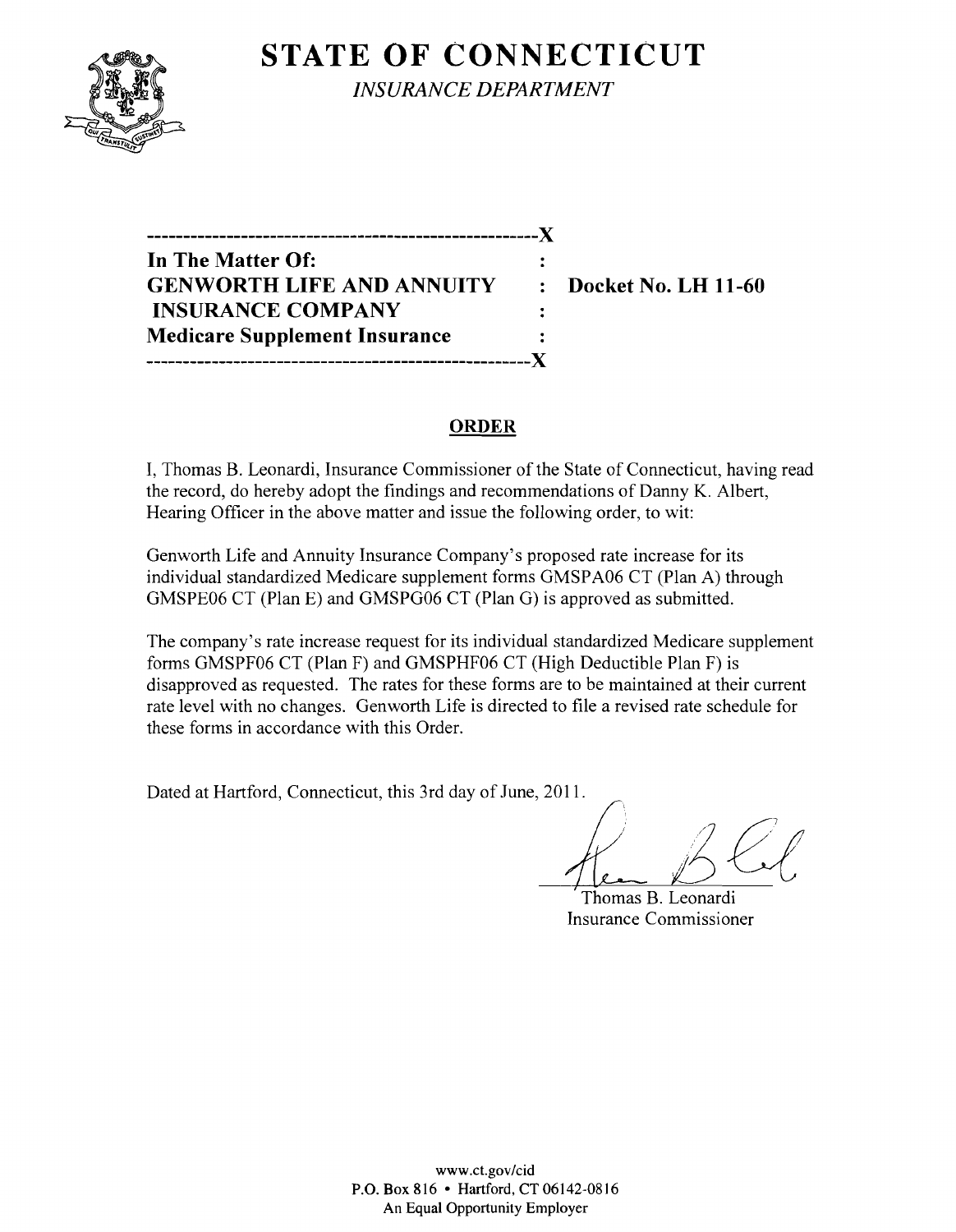# **STATE OF CONNECTICUT**



*INSURANCE DEPARTMENT* 

| --------------------------           |                |
|--------------------------------------|----------------|
| In The Matter Of:                    |                |
| <b>GENWORTH LIFE AND ANNUITY</b>     | $\ddot{\cdot}$ |
| <b>INSURANCE COMPANY</b>             |                |
| <b>Medicare Supplement Insurance</b> |                |
|                                      |                |

**EDocket No. LH 11-60** 

# **PROPOSED FINAL DECISION**

## 1. **INTRODUCTION**

The Insurance Commissioner of the State of Connecticut is empowered to review rates charged for individual and group Medicare supplement policies sold to any resident of this State who is eligible for Medicare. The source for this regulatory authority is contained in Chapter 700c and Section 38a-495a of the Connecticut General Statutes.

After due notice a hearing was held at the Insurance Department in Hartford on May 18, 2011, to consider whether or not the rate increase requested by Genworth Life and Annuity Insurance Company on its individual standardized Medicare supplement business should be approved.

No one from the general public attended the hearing.

No company representatives from Genworth Life and Annuity Insurance Company attended the hearing.

The hearing was conducted in accordance with the requirements of Section 38a-474, Connecticut General Statutes, the Uniform Administrative Procedures Act, Chapter 54 of the Connecticut General Statutes, and the Insurance Department Rules of Practice, Section 38a-8-1 et seq. of the Regulations of Connecticut State Agencies.

A Medicare supplement (or Medigap) policy is a private health insurance policy sold on an individual or group basis which provides benefits that are additional to the benefits provided by Medicare. For many years Medicare supplement policies have been highly regulated under both state and federal law to protect the interests of persons eligible for Medicare who depend on these policies to provide additional coverage for the costs of health care.

Effective December 1, 2005, Connecticut amended its program of standardized Medicare supplement policies in accordance with Section 38a-495a of the Connecticut General Statutes, and Sections 38a-495a-l through 38a-495a-21 of the Regulations of Connecticut Agencies. This program, which conforms to federal requirements, provides that all insurers offering Medicare supplement policies for sale in the state must offer the basic "core" package of benefits known as Plan A. Insurers may also offer anyone or more of eleven other plans (Plans B through L).

> www.ct.gov/cid P.O. Box 816 • Hartford, CT 06142-0816 An Equal Opportunity Employer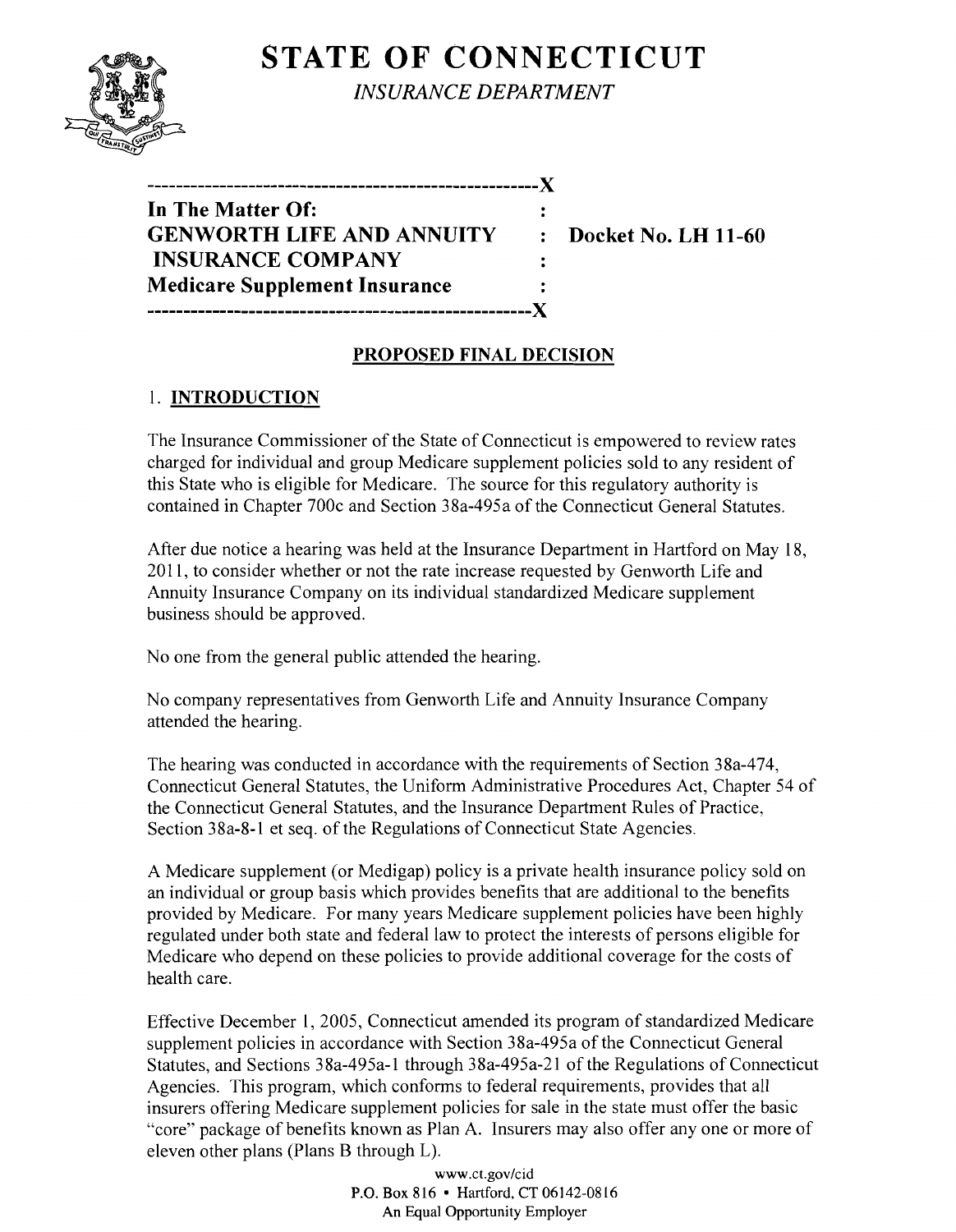Effective January 1,2006, in accordance with Section 38a-495c of the Connecticut General Statutes (as amended by Public Act 05-20) premiums for all Medicare supplement policies in the state must use community rating. Rates for Plans A through L must be computed without regard to age, gender, previous claims history or the medical condition of any person covered by a Medicare supplement policy or certificate.

The statute provides that coverage under Plan A through L may not be denied on the basis of age, gender, previous claims history or the medical condition of any covered person. Insurers may exclude benefits for losses incurred within six months from the effective date of coverage based on a pre-existing condition.

Effective October 1, 1998, carriers that offer Plan B or Plan C must make these plans as well as Plan A, available to all persons eligible for Medicare by reason of disability.

Insurers must also make the necessary arrangements to receive notice of all claims paid by Medicare for their insureds so that supplemental benefits can be computed and paid without requiring insureds to file claim forms for such benefits. This process of direct notice and automatic claims payment is commonly referred to as "piggybacking" or "crossover".

Sections 38a-495 and 38a-522 of the Connecticut General Statutes, and Section 38a-495a-IO of the Regulations of Connecticut Agencies, state that individual and group Medicare supplement policies must have anticipated loss ratios of 65% and 75%, respectively. Under Sections 38a-495-7 and 38a-495a-10 of the Regulations of Connecticut Agencies, filings for rate increases must demonstrate that actual and expected losses in relation to premiums meet these standards, and anticipated loss ratios for the entire future period for which the requested premiums are calculated to provide coverage must be expected to equal or exceed the appropriate loss ratio standard.

Section 38a-473 of the Connecticut General Statutes provides that no insurer may incorporate in its rates for Medicare supplement policies factors for expenses that exceed 150% of the average expense ratio for that insurer's entire written premium for all lines of health insurance for the previous calendar year.

### II. **FINDING OF FACT**

After reviewing the exhibits entered into the record of this proceeding, and utilizing the experience, technical competence and specialized knowledge of the Insurance Department, the undersigned makes the following findings of fact:

1. Genworth Life and Annuity Insurance Company has requested the following rate increase on its individual standardized Medicare supplement plans:

|                | Proposed      |
|----------------|---------------|
| Plan           | Rate Increase |
| A              | 12.00%        |
| B              | 12.00%        |
| $\overline{C}$ | 12.00%        |
| D              | 12.00%        |
| E              | 12.00%        |
| F              | 12.00%        |
| High Ded F     | 12.00%        |
|                | 12.00%        |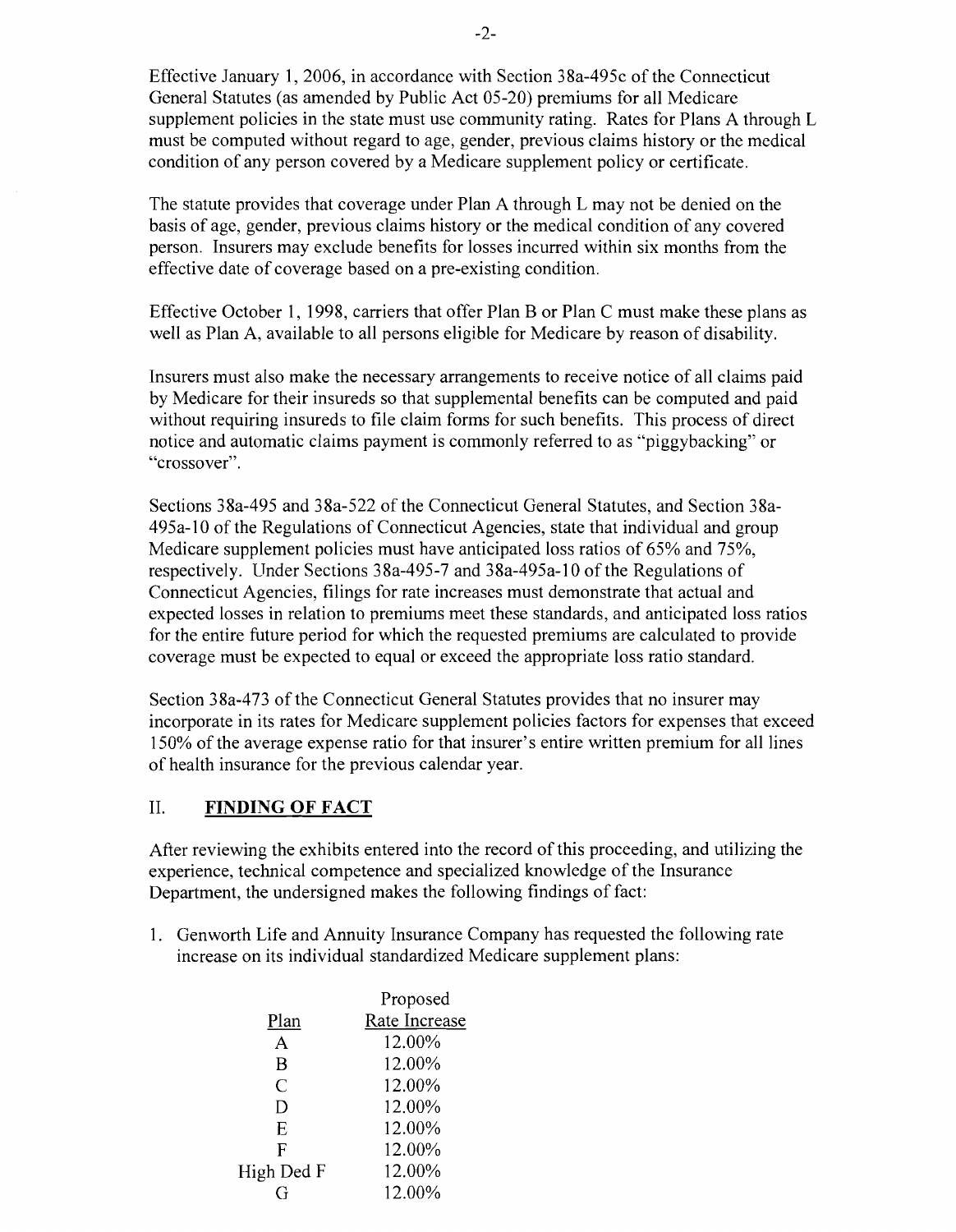There are  $265$  policies in-force in Connecticut as of  $12/31/10$ , while there is  $18,643$ policies in-force nationwide.

- 2. The last rate increase approved by the Department was  $20\%$ , for Plans A through G, effective 7/1/10, and 10% for high deductible Plan F effective 7/1/05.
- 3. This product was marketed through both independent and captive agents, but now represents a closed block of business.
- 4. Oenworth Life and Annuity Insurance Company certified that their expense factors are in compliance with section  $38a-473$ , C.G.S.
- 5. Oenworth has conformed with subsection (e) of section 38a-495c, C.O.S. regarding the automatic claims processing requirement.
- 6. Below is Connecticut specific loss ratios, by plan, for 2009, 2010 and inception-todate:

| 2009   | 2010  | Inception-to-date |
|--------|-------|-------------------|
| 26.7%  | 65.8% | 118.0%            |
| 162.9% | 78.8% | 158.1%            |
| 144.1% | 90.2% | 140.6%            |
| 79.4%  | 59.2% | 100.6%            |
| 78.7%  | 73.9% | 96.0%             |
| 60.7%  | 51.4% | 77.7%             |
| 70.1%  | 91.4% | 54.3%             |
| 81.2%  | 54.2% | 95.3%             |
| 79.5%  | 63.0% | 97.9%             |
|        |       |                   |

7. Below is the Nationwide loss ratios, by plan, for 2009, 2010 and inception-to-date:

| 2009   | 2010   | Inception-to-Date |
|--------|--------|-------------------|
| 122.0% | 129.0% | 115.1%            |
| 67.2%  | 66.0%  | 78.7%             |
| 65.3%  | 69.3%  | 73.1%             |
| 66.0%  | 66.4%  | 76.3%             |
| 69.9%  | 69.5%  | 89.8%             |
| 66.5%  | 66.7%  | 67.0%             |
| 9.1%   | 19.7%  | 18.7%             |
| 64.6%  | 71.9%  | 70.7%             |
| 66.3%  | 68.9%  | 72.1%             |
|        |        |                   |

- 8. The proposed rates are designed to satisfy the Connecticut regulatory loss ratio of 65%.
- 9. Oenworth's 2011 Medicare supplement rate filing proposal is in compliance with the requirements of Regulation 38a-474 as it applies to the contents of the rate submission as well as the Actuarial memorandum.